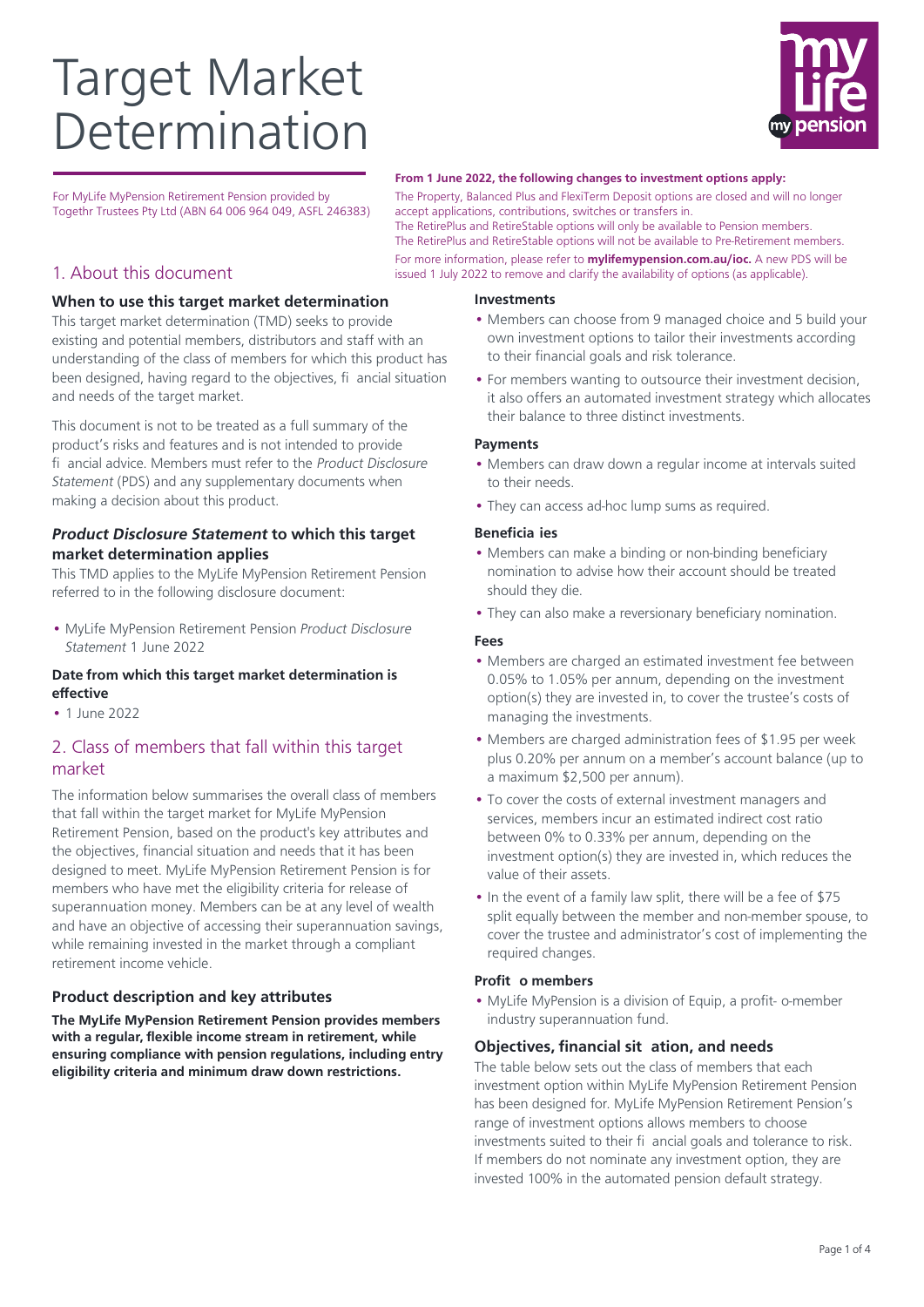| <b>Growth Plus</b>        | • This option is designed for members who<br>are prepared to accept an aggressive asset                                                                                                                            | <b>Balanced</b>     | • This option is designed for members who<br>want a balance between risk and return.                                                                                                                                  |
|---------------------------|--------------------------------------------------------------------------------------------------------------------------------------------------------------------------------------------------------------------|---------------------|-----------------------------------------------------------------------------------------------------------------------------------------------------------------------------------------------------------------------|
|                           | allocation which has the potential of providing<br>higher returns, but also increases the risk of a<br>negative return.                                                                                            |                     | • Members will be seeking a net return of at<br>least 2.5% p.a. above inflation (measured by<br>CPI) over rolling 7-year periods to achieve their                                                                     |
|                           | • Members will be seeking a net return of at<br>least 4.25% p.a. above inflation (measured<br>by CPI) over rolling 10- year periods to achieve<br>their investment objective.                                      |                     | investment objective.<br>• The minimum suggested time frame to invest<br>in this product is 7 years.                                                                                                                  |
|                           | • The minimum suggested time frame to invest<br>in this product is 10 years.                                                                                                                                       |                     | • The risk level of this option is medium to high,<br>with a likelihood of negative returns occurring<br>3.7 years in a 20-year period.                                                                               |
|                           | • The risk level of this option is high, with a<br>likelihood of negative returns occurring 5.3<br>years in a 20-year period.                                                                                      | <b>Conservative</b> | • This option is designed for members who wish<br>to select a lower returning asset allocation in                                                                                                                     |
| Growth                    | • This option is designed for members who<br>are prepared to accept an aggressive asset<br>allocation which has the potential of providing<br>higher returns, but also increases the risk of a<br>negative return. |                     | exchange for more stability and security.<br>• Members will be seeking a net return of at<br>least 2% p.a. above inflation (measured by<br>CPI) over rolling 5-year periods to achieve their<br>investment objective. |
|                           | • Members will be seeking a net return of at<br>least 4% p.a. above inflation (measured by<br>CPI) over rolling 10-year periods to achieve                                                                         |                     | • The minimum suggested time frame to invest<br>in this product is 5 years.<br>• The risk level of this option is medium, with a                                                                                      |
|                           | their investment objective.<br>• The minimum suggested time frame to invest<br>in this product is 10 years.                                                                                                        |                     | likelihood of negative returns occurring 2 years<br>in a 20-year period.                                                                                                                                              |
|                           | • The risk level of this option is high, with a<br>likelihood of negative returns occurring 5.3<br>years in a 20-year period.                                                                                      | <b>RetirePlus</b>   | • This option is designed for members seeking<br>returns above CPI over the long term and who<br>are looking for additional protection against<br>market risk.                                                        |
| <b>Balanced</b><br>Growth | • This option is designed for members who<br>want a balance between risk and return but<br>who are prepared to accept an asset allocation<br>weighted towards growth assets.                                       |                     | • Members will be seeking a net return of at<br>least 3% p.a. above inflation (measured by<br>CPI) over rolling 10-year periods to achieve<br>their investment objective.                                             |
|                           | • Members will be seeking a net return of at<br>least 3.5% p.a. above inflation (measured by                                                                                                                       |                     | • The minimum suggested time frame to invest<br>in this product is 10 years.                                                                                                                                          |
|                           | CPI) over rolling 10-year periods to achieve<br>their investment objective.                                                                                                                                        |                     | • The risk level of this option is medium to high,<br>with a likelihood of negative returns occurring<br>3.6 years in a 20-year period.                                                                               |
|                           | • The minimum suggested time frame to invest<br>in this product is 10 years.                                                                                                                                       | <b>RetireStable</b> | • This option is designed for members seeking                                                                                                                                                                         |
|                           | • The risk level of this option is high, with a<br>likelihood of negative returns occurring 4.3<br>years in a 20-year period.                                                                                      |                     | returns above CPI over the long term and who<br>are looking for additional protection against<br>market risk with less growth assets than<br>RetirePlus.                                                              |
| <b>Balanced Plus</b>      | • This option is designed for members who<br>want a balance between risk and return but<br>who are prepared to accept a more aggressive<br>asset allocation than the Balanced option.                              |                     | • Members will be seeking a net return of at<br>least 2% p.a. above inflation (measured by<br>CPI) over rolling 5-year periods to achieve their<br>investment objective.                                              |
|                           | • Members will be seeking a net return of at<br>least 3% p.a. above inflation (measured by<br>CPI) over rolling 7-year periods to achieve their                                                                    |                     | • The minimum suggested time frame to invest<br>in this product is 5 years.                                                                                                                                           |
|                           | investment objective.<br>• The minimum suggested timeframe to invest<br>in this product is 7 years.                                                                                                                |                     | • The risk level of this option is medium, with<br>a likelihood of negative returns occurring 2.2<br>years in a 20-year period.                                                                                       |
|                           | • The risk level of this option is medium to high,<br>with a likelihood of negative returns occurring<br>3.9 years in a 20-year period.                                                                            |                     |                                                                                                                                                                                                                       |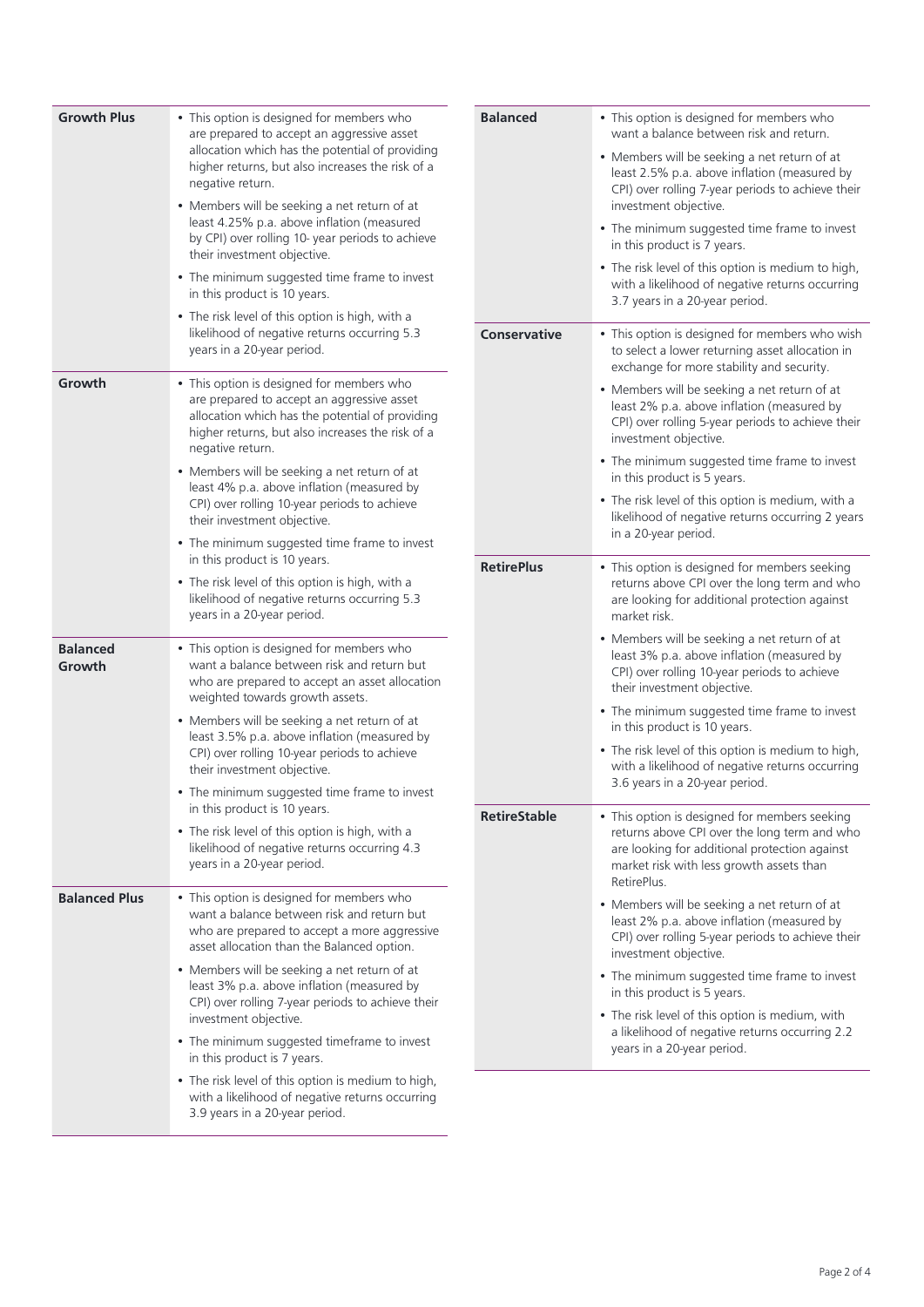| <b>PositiveIMPACT</b>              | • This option is designed for members seeking<br>moderate to high levels of capital growth over<br>the long term with clear and tangible social<br>and environmental impacts.                                                                |
|------------------------------------|----------------------------------------------------------------------------------------------------------------------------------------------------------------------------------------------------------------------------------------------|
|                                    | • Members will be seeking a net return of at<br>least 3.5% p.a. above inflation (measured by<br>CPI) over rolling 10-year periods to achieve<br>their investment objective.                                                                  |
|                                    | • The minimum suggested time frame to invest<br>in this product is 10 years.                                                                                                                                                                 |
|                                    | • The risk level of this option is high, with a<br>likelihood of negative returns occurring in 4.6<br>years in a 20-year period.                                                                                                             |
| <b>Australian</b><br><b>Shares</b> | • This option is designed for members who<br>are prepared to accept an aggressive asset<br>allocation which has the potential of providing<br>higher returns, but also increases the risk of a<br>negative return.                           |
|                                    | • Members will be seeking to outperform the<br>S&P/ASX 300 Accumulation Index, over rolling<br>5-year periods to achieve their investment<br>objective.                                                                                      |
|                                    | • The minimum suggested timeframe to invest<br>in this product is 5 years.                                                                                                                                                                   |
|                                    | • The risk level of this option is very high, with a<br>likelihood of negative returns occurring in 6.4<br>years in a 20-year period.                                                                                                        |
| <b>Overseas Shares</b>             | • This option is designed for members who<br>are prepared to accept an aggressive asset<br>allocation which has the potential of providing<br>higher returns, but also increases the risk of a<br>negative return.                           |
|                                    | • Members will be seeking to outperform the<br>MSCI All Country World Index ex Australia<br>(70% unhedged / 30% hedged), over rolling<br>5-year periods to achieve their investment<br>objective.                                            |
|                                    | • The minimum suggested time frame to invest<br>in this product is 5 years.                                                                                                                                                                  |
|                                    | • The risk level of this option is very high, with<br>a likelihood of negative returns occurring in 6<br>years in a 20-year period.                                                                                                          |
| <b>Property</b>                    | • This option is designed for members who<br>wish to select a moderately aggressive asset<br>allocation, which increases the risk of negative<br>returns.                                                                                    |
|                                    | • Members will be seeking to outperform a<br>blend of the Mercer Australia Unlisted Property<br>Index (80%) and the FTSE EPRA/NAREIT<br>Global Index (20%, hedged), over rolling<br>5-year periods to achieve their investment<br>objective. |
|                                    | • The minimum suggested time frame to invest<br>in this product is 5 years.                                                                                                                                                                  |
|                                    | • The risk level of this option is high, with a<br>likelihood of negative returns occurring in 4.7<br>years in a 20-year period.                                                                                                             |

| <b>Diversified Fixed</b><br><b>Interest</b> | • This option is designed for members who wish<br>to select a relatively defensive asset allocation<br>with more stability and security than more<br>aggressive asset allocations. This option is<br>expected to generate modest returns over<br>time, with a small but not zero chance of<br>negative return in any 12-month period and is<br>considered to be more aggressive than cash. |
|---------------------------------------------|--------------------------------------------------------------------------------------------------------------------------------------------------------------------------------------------------------------------------------------------------------------------------------------------------------------------------------------------------------------------------------------------|
|                                             | • Members will be seeking to outperform<br>a mix of the Bloomberg AusBond All<br>Maturities Composite Bond Index (50%) and<br>the Bloomberg Barclays Global Aggregate<br>Index (50%), hedged to Australian dollars,<br>over rolling 5-year periods to achieve their<br>investment objective.                                                                                               |
|                                             | • The minimum suggested time frame to invest<br>in this product is 5 years.                                                                                                                                                                                                                                                                                                                |
|                                             | • The risk level of this option is low to medium,<br>with a likelihood of negative returns occurring<br>in 1.5 years in a 20-year period.                                                                                                                                                                                                                                                  |
| Cash                                        | • This option is designed for members who wish<br>to select a very defensive asset allocation with<br>a very low chance of a negative return and<br>expected stable but lower returns over the<br>long term.                                                                                                                                                                               |
|                                             | • Members will be seeking to outperform the<br>Bloomberg AusBond Bank Bill Index over a<br>year to achieve their investment objective.                                                                                                                                                                                                                                                     |
|                                             | • There is no minimum period suggested for<br>holding this option.                                                                                                                                                                                                                                                                                                                         |
|                                             | • The risk level of this option is very low, with<br>negative returns occurring 0 years in a<br>20 year period.                                                                                                                                                                                                                                                                            |

The pension default strategy is designed for members who don't want to make investment choices and have a goal of making their retirement assets last as long as possible. The pension default strategy does this by allowing members to choose a regular income suited to their fi ancial goals while remaining invested in the market through the three investment options set out below.

| Cash               | • This option holds three years' worth of<br>income. Regular income payments are made<br>from this option.                                                                                                                                                                |
|--------------------|---------------------------------------------------------------------------------------------------------------------------------------------------------------------------------------------------------------------------------------------------------------------------|
| <b>RetirePlus</b>  | • Once income has been set aside in the Cash<br>option and 25% allocated to the Growth<br>Plus option (accounts over \$600,000 only).<br>this option holds the remaining balance. This<br>option is used to top up the Cash option as<br>part of the rebalancing process. |
| <b>Growth Plus</b> | • Should the account balance be higher than<br>\$600,000, 25% of the balance is allocated to<br>this option. This option is used to top up the<br>RetirePlus option as part of the rebalancing<br>process.                                                                |